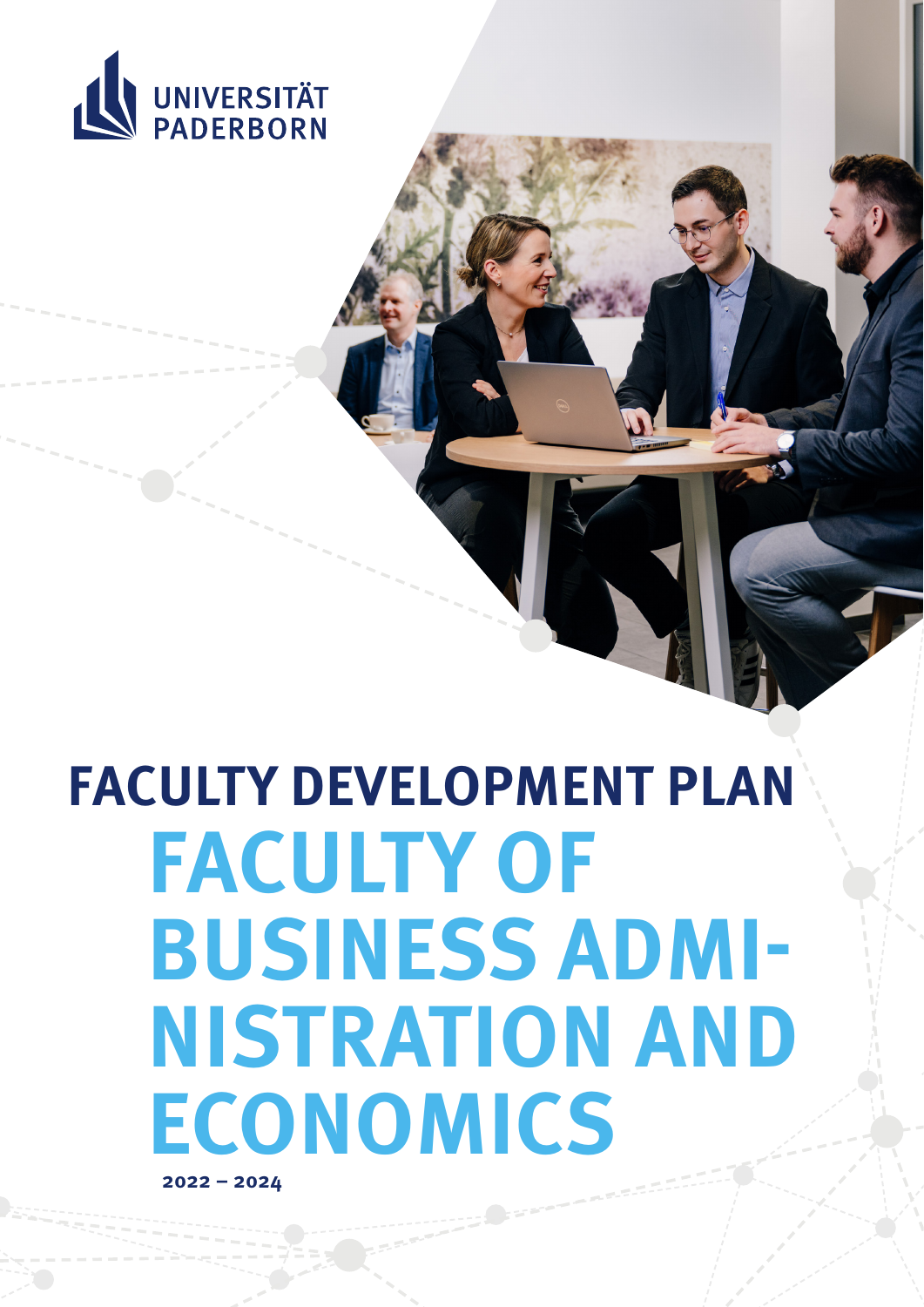## **FACULTY DEVELOPMENT PLAN FACULTY OF BUSINESS ADMI-NISTRATION AND ECONOMICS 2022 – 2024**

### **Content**

| 1.               | <b>Mission Statement</b>                        | З  |
|------------------|-------------------------------------------------|----|
| 2.               | Our Place within Paderborn University           | 4  |
| $\overline{3}$ . | Research and Young Scientists                   | 5  |
| 4.               | University Studies and Teaching                 | 6  |
| 5.               | Knowledge and Technology Transfer               | 8  |
| 6.               | Internationalization                            | 9  |
| 7.               | Equality and Compatability of Family and Career | 10 |
| 8.               | Diversity                                       | 11 |

**Authors: Dean's Office of the Faculty of Business Administration and Economics Satus: 14.02.2022**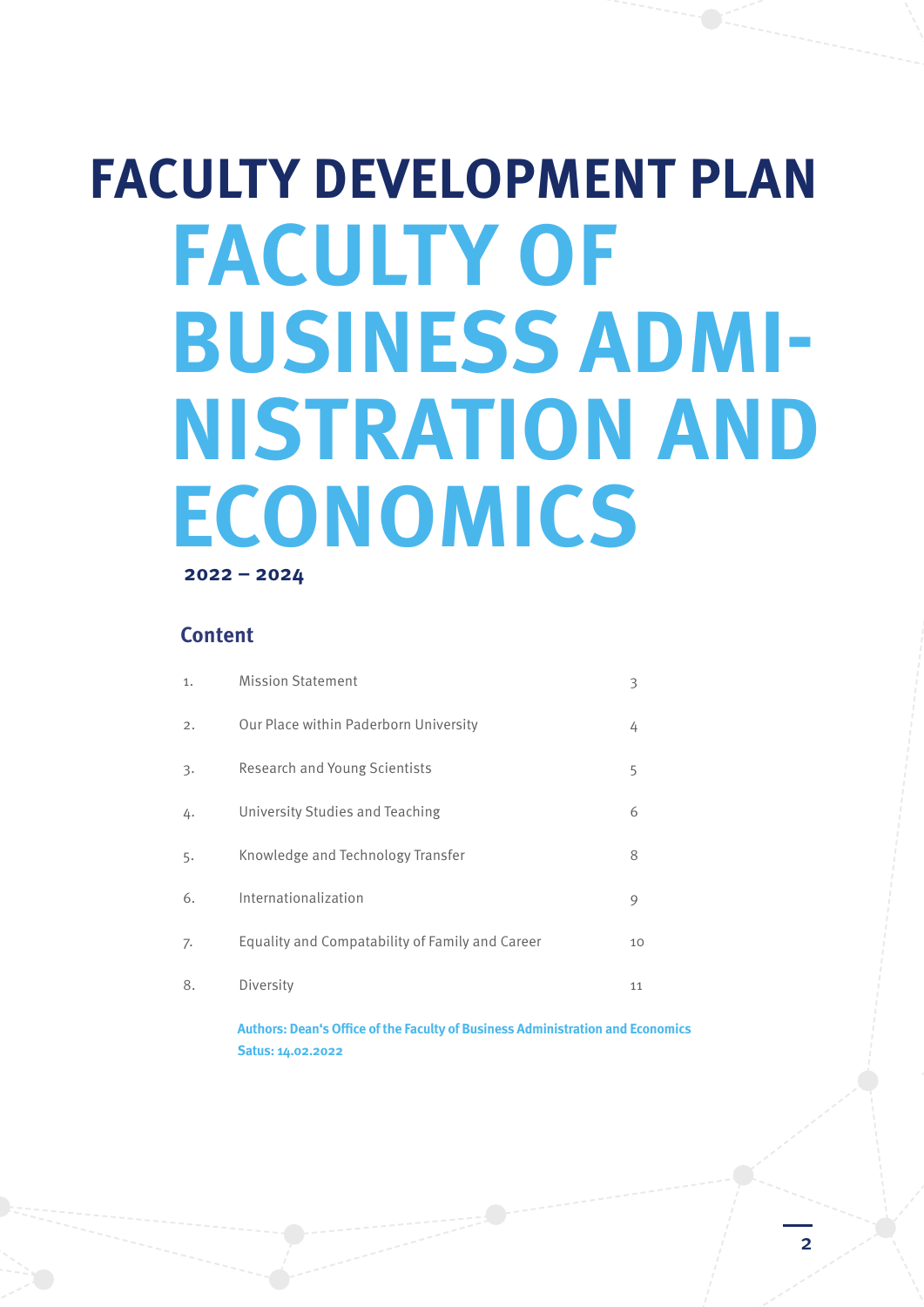### **1. MISSION STATEMENT**

### Excellence, relevance and responsibility in education and science

### **Mission 1: Promote continuous development and responsibilty in education**

We care about the continuous development of all our faculty members with mutual responsibility. We promote further development and mutual educational responsibility through the active co-creation of all faculty members and through the transparency of development paths across all stages of this development. For us, mutual educational responsibility also implies a chain of accountability in which more experienced students support less experienced ones, doctoral students take responsibility for undergraduates and postdocs take responsibility for doctoral students, and professors support their staff and students. Increasing responsibility is thus part of our personal development and prepares all of us for tasks in research, business and society as a whole.

### **Mission 2: Disciplinarity and transdisciplinarity**

For us, excellence and relevance in economic sciences means that we not only play a pioneering role in management, taxation, accouting and finance, economics, information systems, business and human resource education and law, but also demonstrate interdisciplinary excellence through collaborations. We are convinced that the challenges of our time do not stop at disciplinary boundaries. We consciously think beyond the boundaries of individual disciplines in order to understand the formative challenges of our time holistically and to solve economically and socially relevant issues in a sustainable manner. In doing so, we are open to the varied subject cultures, theories and research methods of different disciplines and utilize their synergy potential to achieve holistic excellence.

### **Mission 3: Regionally connected and internationally networked**

For us, regional ties and internationality are mutually dependent. Our cooperation network extends across all economic regions of the world. Just as we attract students and young scientists from the region, from the whole of Germany and internationally, in return we send students to universities all over the world and our graduates find their professional future in a regional, national or international environment. Our work - training academic specialists and managers and creating new knowledge - benefits the region, just as it does for many other hidden champions in the Ostwestfalen-Lippe (OWL) region.

#### **Mission 4: Dialogue and mutual respect**

Teaching, research and transfer are based on a constant dialogue among all members of our faculty, Paderborn University and society. This dialogue helps to change the world – its basis is mutual appreciation and respect. We take time for this dialogue because it requires the willingness to listen and to contribute. It requires basic trust in the abilities and goodwill of all those involved in the dialogue. We take responsibility for starting dialogues, entering into dialogue and inviting dialogue, also beyond the faculty, especially with regard to the transformation of the economy and society. We engage wherever social dialogues take place.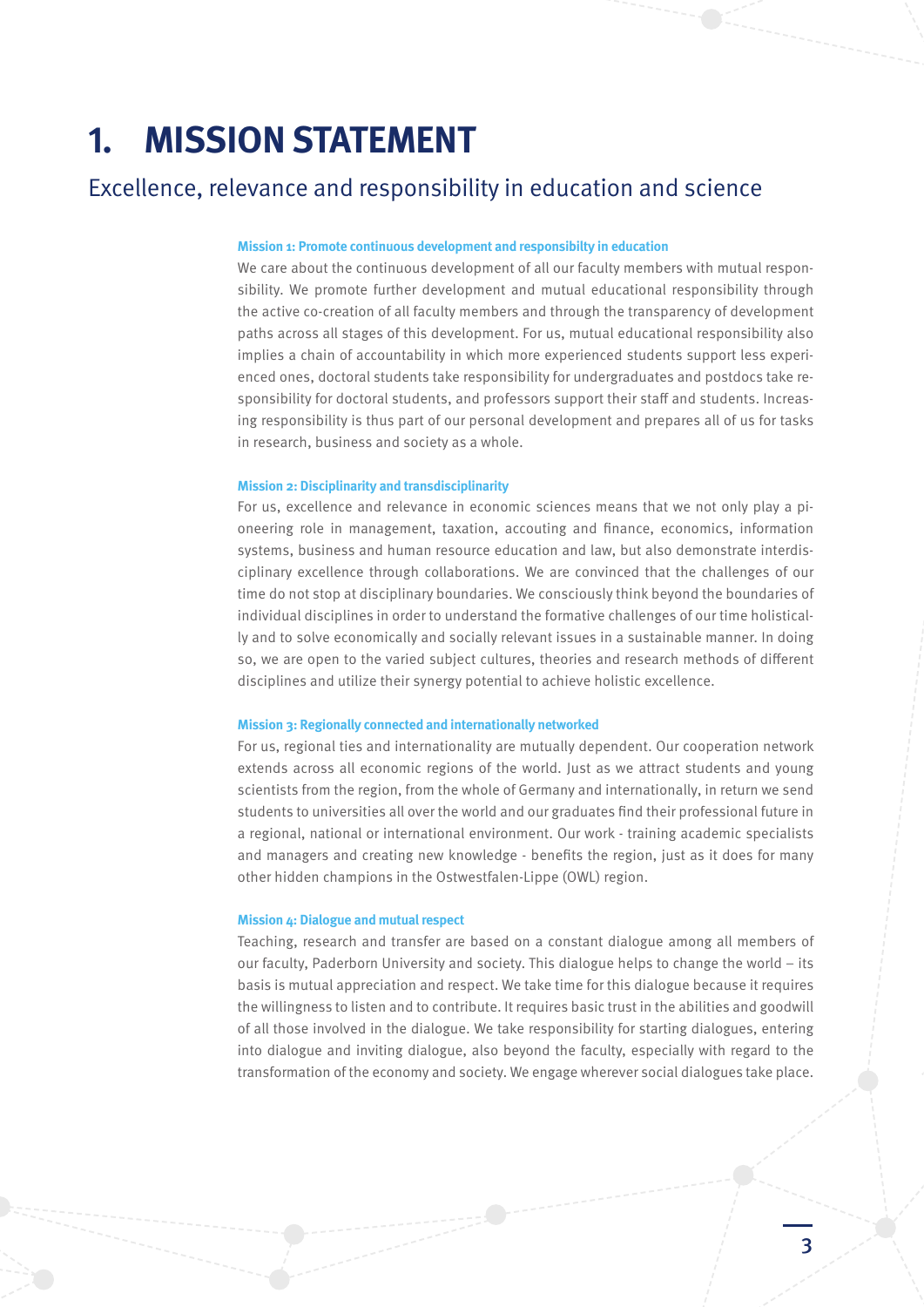### **2. OUR PLACE WITHIN PADERBORN UNIVERSITY**

The Faculty of Business Administration and Economics is one of five faculties at Paderborn University. It consists of six departments: "Management", "Taxation, Accounting and Finance", " Information Systems", "Economics", "Business and Human Resource Education" and "Law". In addition to the dean and the dean of studies, the dean's office comprises three associate deans, one each for "Research and Young Academics", "Communication and Processes" and "Cooperation and Knowledge Transfer". The program portfolio of the Faculty of Business Administration and Economics includes both generalist and specialized business administration and economics programs. In addition, the faculty cooperates in teaching with all other faculties of the university, for example within the context of interfaculty study programs. In the field of educational research and teacher training, it cooperates closely with the PLAZ-Professional School. It is one of the main driving forces of the university-wide activities on the topic of digitalization as a challenge and innovation in university teaching (DigiSelF).

The Faculty of Business Administration and Economics is characterized by cutting-edge research in its disciplines, which is reflected in a large number of publicly funded individual and joint projects. It is successful in obtaining public funding from a wide variety of funding lines at the EU, federal and state level, at the foundation level and from the German Research Foundation (DFG). For example, the faculty is currently involved in three DFG Collaborative Research Centres. It represents a significant share in the TRR 266 Accounting for Transparency (SFB-TRR 266), the first Collaborative Research Center in the field of business administration that has received funding from the DFG,and provides the spokesperson. As a member of the interfaculty Collaborative Research Centre "On-The-Fly Computing" (SFB 901) and "Constructing Explainability" (TRR 318) as well as in the profile areas ..Transformation and Education" and ..Intelligent Technical Systems", the Faculty of Business Administration and Economics is also strongly involved in interdisciplinary research at Paderborn University. In addition to the externally funded research structures, the faculty bundles research activities in six research centers: Business and Economics Research Laboratory (BaER-Lab), Center for Risk Management (CeRiMa), Center for Tax and Accounting Research (CETAR), Centre

for Vocational Education and Training (cevet), Center for International Economics and Center for Sustainable Economy. Furthermore, the faculty conducts its research in several laboratories such as the Enterprise Research Planning lab (ERP\_Lab) and the Social and Data-intensive Computing lab (soda.lab). In the promotion of young scientists, it works closely together with the Jenny Aloni Center for Early-Career Researchers of Paderborn University through its Graduate Center.

The Faculty of Business Administration and Economics supports and shapes the interdisciplinary transfer of scientific research at Paderborn University as well as the transfer of this knowhow to the business world and society as a whole in a variety of ways. It is closely involved in the Software Innovation Lab (SI Lab), maintains research partnerships with companies and institutions within the framework of its research centers, such as the Center for Risk Management (CeRiMa) or the Centre for Vocational Education and Training (cevet). It also actively communicates its scientific research to public policy makers, for example, within the TRR 266 Accounting for Transparency and the Center for Tax and Accounting Research (CETAR). Furthermore, it actively fosters the start-up culture and activities at Paderborn University through its connection to the Excellence Start-Up Center (ESC.OWL) as well as to the Technology Transfer & Startup Center of Paderborn University (TecUP) and the startup incubator "garage33".

The special importance of sustainability for the Faculty of Business Administration and Economics is reflected in a dedicated professorship program and in the emerging "Center for Sustainable Economy", which will serve as the main interface for sustainability cooperation with the Faculty of Business and Economics. The Faculty of Business Administration and Economics also participates in the sustainability initiatives of Paderborn University with several activities, for example in cooperation projects with TecUP and the Software Innovation Campus Paderborn (SICP).

The Faculty of Economics supports the alumni work of Paderborn University with the Paderborner Hochschulkreis (PHK) e. V., which sees itself as an active network of Paderborn economists and is part of the alumni network of Paderborn University.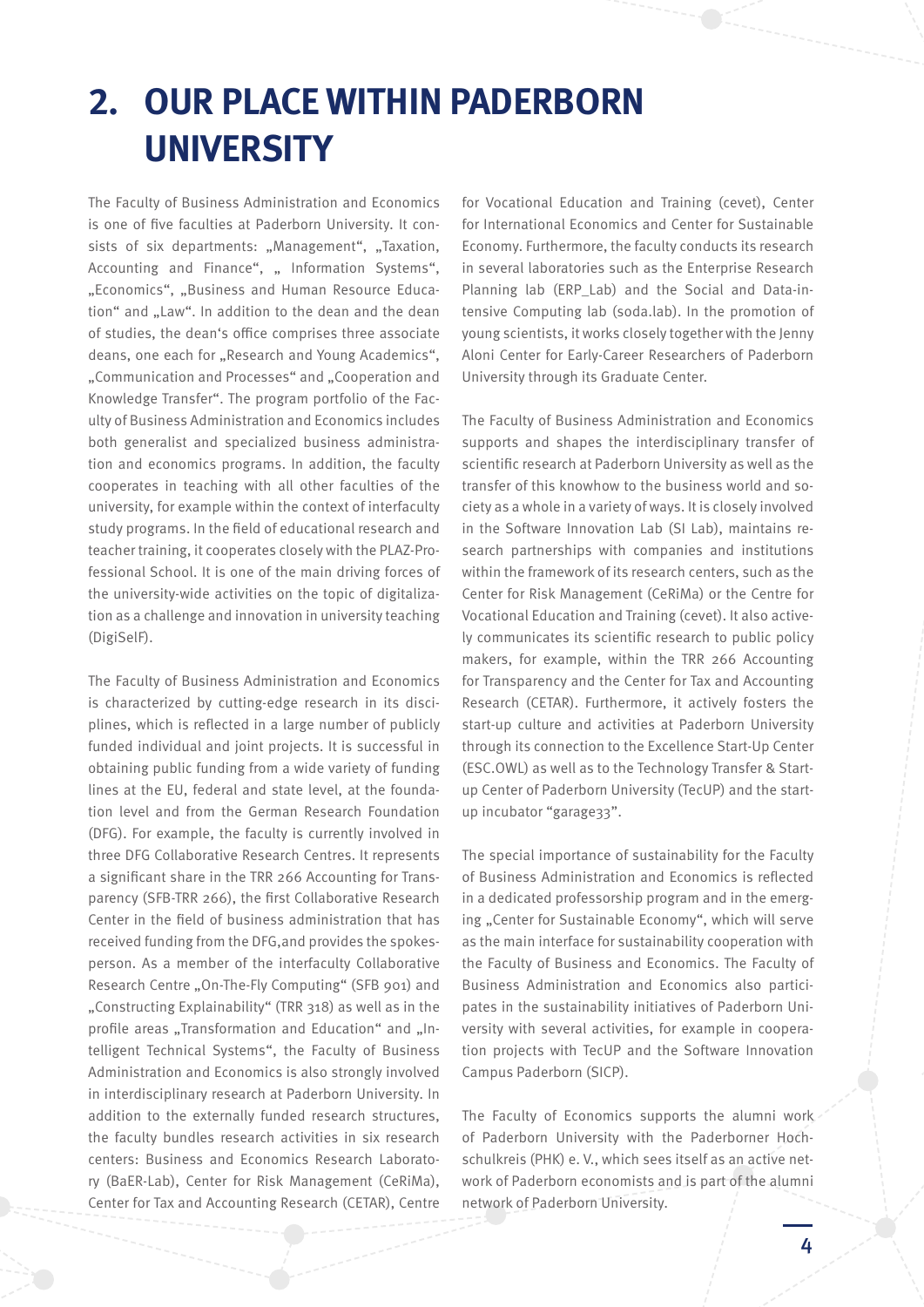### **3. RESEARCH AND YOUNG SCIENTISTS**

### **Current situation**

The members of the Faculty of Business Administration and Economics are engaged in both basic and applied research. They work on a broad range of topics using a variety of research methods and address the scientific community as well as companies and political decision-makers with their results. Research topics in the faculty are summarized in the following focus areas: Working in a Digitized World, Accounting for Transparency, Startup and Innovation, On-The-Fly Computing, Social Change and Education, Value Generation in Digital Markets, Business Ethics, Data Science, and Sustainability. The research activities take place in the individual departments as well as in several research centers and laboratories of the faculty and are often third-party funded within the framework of individual and joint projects.

In addition to university-wide measures, the faculty actively supports its members in the development and establishment of research projects. It provides start-up aid to support third-party funding applications and provides expertise that is specifically aimed at acquiring joint projects.

The faculty challenges and encourages young academics in all phases of their academic training. In doing so, it employs various measures to facilitate the development of young talented scholars. The structured doctoral studies, for example, are specifically tailored to the early career phase. The faculty also supports young researchers throughout all the phases of their career by offering annual faculty research and doctoral workshops, regular doctoral and research seminars, and the presentation of the "Dean's Young Scholar Awards". Moreover, the faculty funds conference, information and research trips as well as a German Research Foundation Incentive system where young researchers receive personnel, material and travel funding within the framework of DFG applications.

### **Vision**

The Faculty of Business Administration and Economics attaches great value to research diversity in terms of its topics, theories and methods. It also values the balance between basic and application-oriented research, both in individual and collaborative projects, and the resulting synergy effects. The faculty pursues thematic priorities and strives for research collaborations - also in the

sense of interdisciplinary cooperation - both within the faculty and university and with external institutions.

The Faculty of Business Administration and Economics focuses its research even more strongly on the critical questions concerning the future of our socio-economic society. The focus is on sustainable economic activity in a digitalized and globalized world characterized by increasingly scarce resources and raw materials as well as deteriorating environmental conditions and aging societies.

In the future, the Faculty of Business Administration and Economics will continue to organize all phases of academic training, from the doctoral and post-doctoral phases to full tenure, in such a way that its young scientists are internationally recognised and renowned. To this end, it focuses the content and methods of academic training on research topics that are relevant for the future.

#### **Fields of activity**

The identification and further development of research foci follows several paths, making use of the proven research infrastructure at the faculty. First, research foci are developed continuously within the individual departments of the faculty with their research colloquia. Second, the existing research centers and laboratories of the faculty provide ideal platforms for the active development of research foci. Thirdly, the Dean's Office promotes the further development of research foci in close cooperation with the departments and professorships. In this context, a new faculty-wide research focus on Sustainable Economy is to be developed in the next few years,

The expansion of a new research focus on Sustainable Economy is embedded in the establishment of a new focus with the same name, which is reflected in research, teaching and knowledge transfer. We explore economic, social, ecological and cultural phenomena of sustainable development within the framework of this new interdisciplinary research focus. The thematic orientation is in line with with the United Nations' Agenda 2030 goals for (multifaceted) sustainable development. The high integrability of the faculty to the topic of sustainability is documented in the existing above-mentioned focus areas, which are dedicated to fundamental questions of the change of economy and society towards a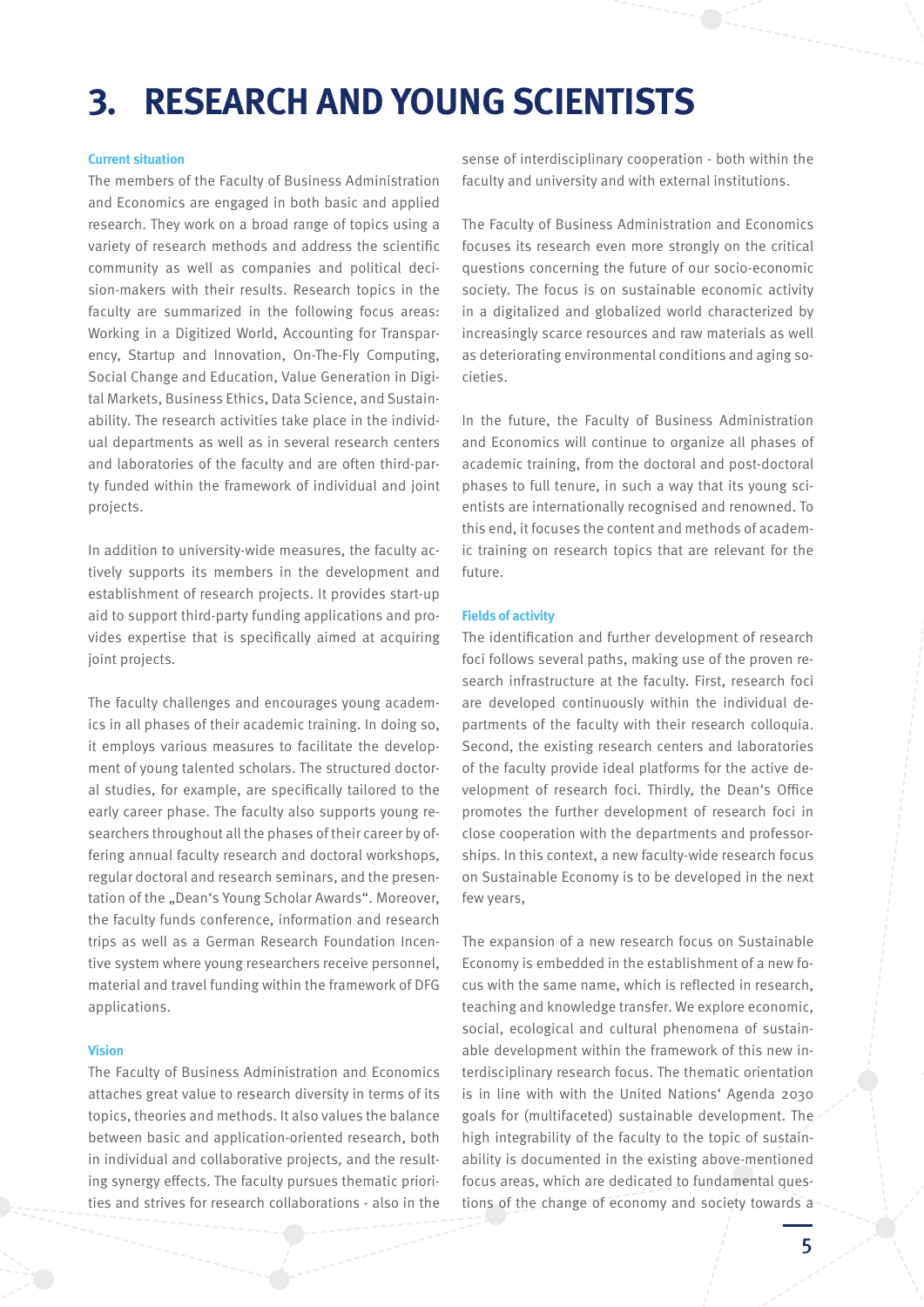sustainable, socio-economic ecosystem. The new focus area supports the diverse activities of Paderborn University on sustainable development and thus offers university-wide points of contact and interfaculty cooperation opportunities. Furthermore, there are manifold interfaces to the profile areas of Paderborn University.

The establishment of the new research focus "Sustainable Economy" has an impact on the appointment policy of the faculty. Five new professorships will be created to represent the research focus with different accentuations: 1. professorship in business administration, esp. sustainable human resource management and leadership; 2. professorship in business administration, esp. reporting, governance and sustainability; 3. professorship in information systems, esp. sustainability; 4. professorship in economics, esp. sustainability; 5. professorship in business education, esp. education for sustainable development. In addition, other professorships to be filled will take into account the existing research priorities of the faculty. The faculty supports the recruitment of excellent scientists within the framework of the university dual-career programs.

The faculty continues its financial support for the preparation of proposals for research projects. The existing supply of information on funding opportunities and

calls for proposals is to be bundled in the future via existing communication channels from the dean's office. Furthermore, the faculty supports its members through extensive measures for the conception of collaborative projects within the framework of knowledge and technology transfer. We will look at these projects in a later section.

For the Faculty of Business and Economics, promoting research also means promoting young researchers. The promotion of young researchers will continue to address all phases of academic training and is aimed at doctoral students, post-doctoral researchers, post-doctoral researchers and junior professors. The already extensive portfolio of funding instruments will be continued and continuously adapted to new conditions. The doctoral program will be reformed as part of a process that has already begun in order to take account of the changing requirements in science. To consolidate all funding activities for young scientists, the faculty has a Graduate Center. It serves as a communicative hub for the promotion of young scientists in the faculty and is networked with the Jenny Aloni Center for Early-Career Researchers of Paderborn University.

### **4. UNIVERSITY STUDIES AND TEACHING**

#### **Current situation**

The Faculty of Business Administration and Economics offers a comprehensive portfolio of degree programs. It includes five bachelor's degree programs and two interdisciplinary and supplementary subjects in the bachelor's degree, as well as ten master's degree programs and two interdisciplinary and supplementary subjects in the master's degree. To support future students, the faculty is committed to an excellence program and a young student program and is significantly involved in the SICP Digital Talents Program.

The faculty has implemented a comprehensive quality management system. Regular and comprehensive student feedback serve as essential instruments in this process. Furthermore, students are accompanied in all phases of their studies by phase-specific mentoring offers, both individually and in groups. The faculty enables students to study within the scheduled standard

period of study. The faculty provides a special incentive for the implementation of high-quality courses through the annual awarding of two teaching prizes. With these prizes, the faculty honors young academics in particular for their special commitment to teaching.

All of our support and quality measures in the area of teaching are bundled by the faculty in the Teaching and Study Center, which consists of the functional units of the Study Office, Program Management and Program Marketing.

#### **Vision**

The Faculty of Business Administration and Economics provides its students with an excellent education in economics and thus prepares them for careers in both the business and academic world. With its range of studies and courses, the Faculty charts the economic and social challenges of the future and enables its students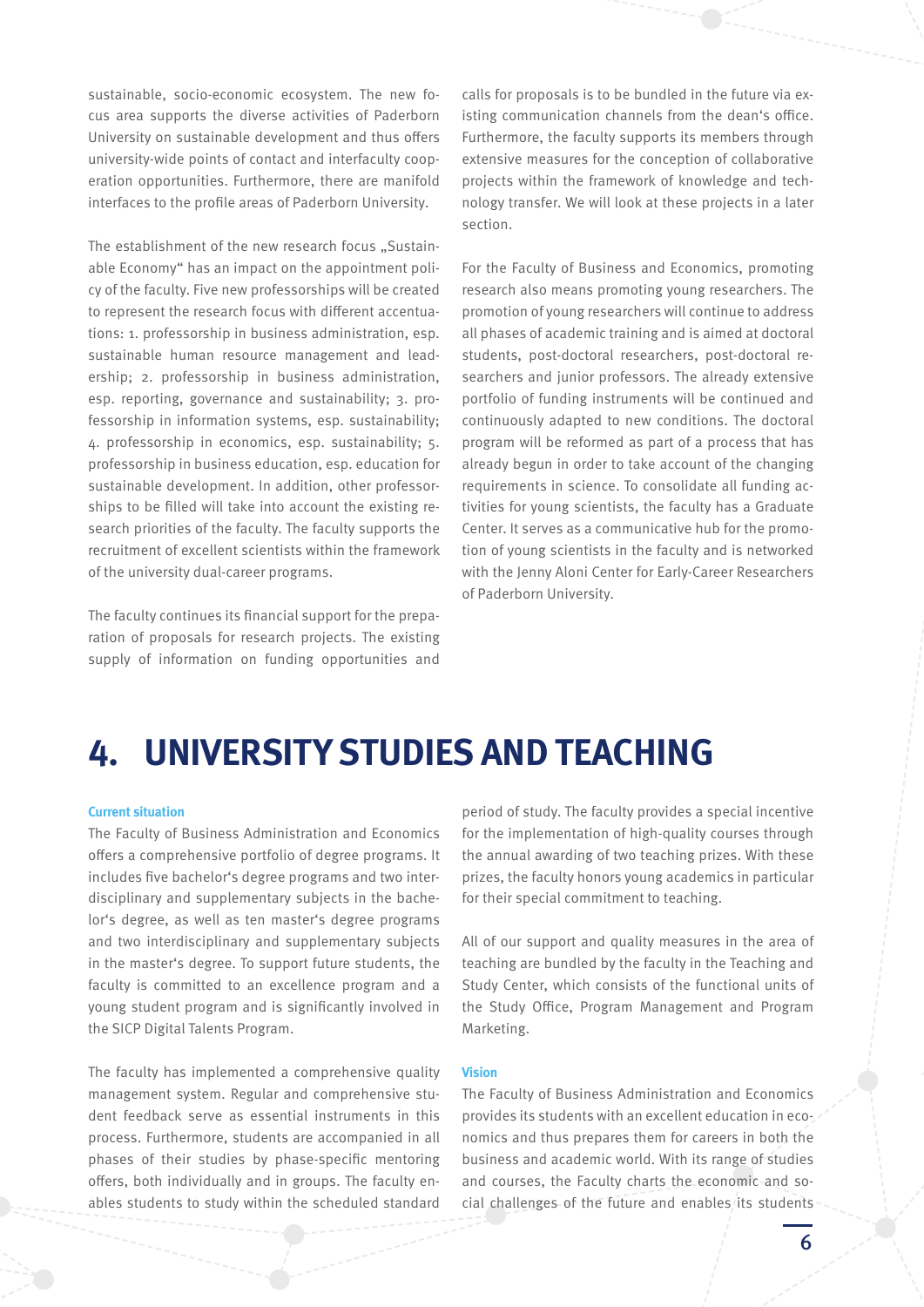of today to find answers to the challenges of tomorrow. In doing so, the Faculty of Business Administration and Economics offers students a high degree of flexibility while giving them the opportunity to specialize in their fields of interest.

### **Fields of activity**

We are aiming in both the Bachelor's and Master's programs to increase the number of students, which have decreased in recent years. To this end, the activities of the faculty's program marketing will be bundled and further developed in a functional subunit of the newly established Teaching and Study Center. Among the important instruments of the study program marketing are the active presence and promotion of our study programs on social media platforms and our participation in the organization of information days for pupils (such as Girls' Days) as well as special events for vocational colleges in the region. We update our web presence continuously with multimedia content and we have planned additionally to promote our study programs in public transport. Furthermore, the faculty aims to continue the good to very good performance of its degree programs in degree program rankings such as the CHE ranking. In order to attract excellent students, formats are to be developed or expanded in the future that serve to promote elite students. The faculty strives to attract students from the region, from other regions of Germany, as well as international students.

The faculty's existing portfolio of bachelor's and master's degree programs provides a solid foundation for our future activities. In the bachelor's area, our broad selection of programs continues to be regionally oriented. In addition, we should strive both nationwide and internationally to attract students from other parts of Germany and from other countries by making the program more visible based on their unique selling points. We do not plan to create additional bachelor's degree programs. In the Master's area, the study programs follow the paradigm of differentiation and are primarily the responsibility of individual departments. The faculty is exploring the potential to complement the existing

master's programs with a new, faculty-wide master's program on topics of transformation, digitization, and sustainability.

The faculty will revise the curricula of the study programs. Reform processes involving all departments will be initiated in preparation for the reaccreditations due in the next few years. We aim to better align our program requirements with students' ability to meet them and to increase the attractiveness of the degree programs. In the process, we will also examine how the aspect of internationalization can be better taken into account and which thematic focal points and profiling possibilities can be developed, for example, via specialist tracks. In particular, the integration of topics relating to digitization, transformation and sustainability into teaching will be investigated. The appointment of five new professorships in the field of sustainability as part of the faculty's professorship program supports this planning substantially.

The faculty continues to use a variety of initiatives and instruments to increase the success of its courses in terms of duration of study and graduation rates. Student evaluation of all courses will also take place every semester in the future. This process enables teachers to continuously improve the quality of the course which they offer. In addition, the existing mentoring programs and teaching awards will be maintained and further developed.

The guiding principle of Paderborn University to be the university of the information society integrates and supports the faculty with the teaching of digital competencies in its study programs. The faculty takes this teaching into account in the further development of its curricula and study programs and will pay particular attention to competencies in the area of ..data literacy".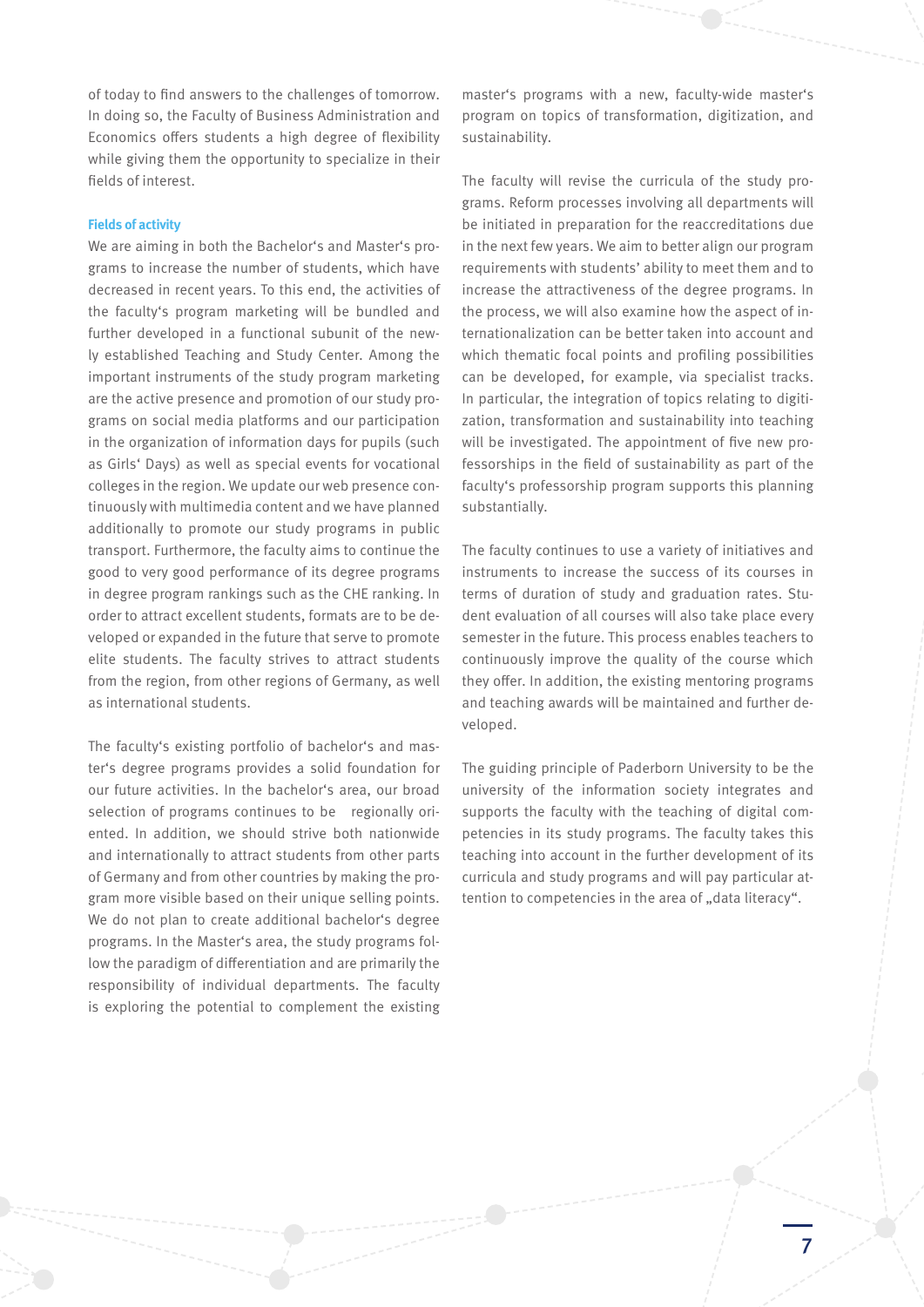### **5. KNOWLEDGE AND TECHNOLOGY TRANSFER**

### **Current situation**

The Faculty of Business Administration and Economics is involved in the regional and nationwide business communities and society as a whole with a wide range of research projects and the promotion of start-ups, and thus performs important transfer services. Faculty members cooperate with companies from the region, for example in the Center for Risk Management, or with research groups in other faculties and universities, partly in nationwide research networks such as the TRR 266 Accounting for Transparency and in established institutions such as the OWL network. In addition, the faculty is a driving force in the Software Innovation Campus Paderborn and cooperates closely with ESC.OWL, TecUP and garage33.

The special importance of knowledge and technology transfer for the faculty is documented, among other things, in the dedicated Vice Dean's Office for Cooperation and Knowledge Transfer, which coordinates, supports and expands the diverse activities in this area. In this way, the faculty management supports all faculty members in their transfer activities.

#### **Vision**

The Faculty of Business Administration and Economics is perceived as a driving force for solutions required by the comprehensive and diverse transformation of society in the context of digitalization, sustainability efforts and globalization. The faculty unfolds direct social relevance through transfer-oriented collaborative projects.

#### **Fields of activity**

To support start-up activities, the faculty has created the position of a start-up ambassador, who will sensitize and qualify students and scientists for the topic of entrepreneurial independence. A special strengthening of this function is the close contact to ESC.OWL. As result of its close personal ties and shared philosophy with TecUp at Paderborn University, the Faculty of Business

Administration and Economics can also provide extensive offers in the areas of coaching, innovative working environment (garage33) as well as courses and events for (potential) founders in the future. The existing activities are to be supported even more strongly in the future by teaching offers and research cooperations around the topic of start-ups respectively. The Faculty of Business Administration and Economics will also cooperate closely with the REGIONALE project Akzelerator.OWL.

In the area of communication for the promotion of science to the public, the faculty is planning to expand its existing activities and to place the impact on politics, society and the media on a broader basis. An important contribution to this strategy is to be made by a "Critical Friends" initiative, in which experts with various focal points will communicate the potential and success factors of effective science communication and discuss them in the context of the faculty. The plan is to then develop a communication strategy that will enable individual faculty members and the faculty as a whole to communicate more effectively. As part of TRR 266 Accounting for Transparency, insights and experiences will be gained in the area of science communication via social media channels, such as LinkedIn and Twitter, via blogs, and dedicated events such as Public Outreach Days. These will not only benefit the faculty, the acquired knowledge will also be incorporated into the structure-building measures of Paderborn University.

The concept of transfer-oriented collaborative projects continues to be supported in the faculty by the means of the existing diverse range of contacts to regional companies and institutions. In particular, these include the Software Innovation Campus Paderborn (SICP), with which the faculty is already carrying out numerous collaborative projects. Furthermore, collaborative projects are also to be created in the future through close cooperation and funding from the leading-edge cluster it's OWL.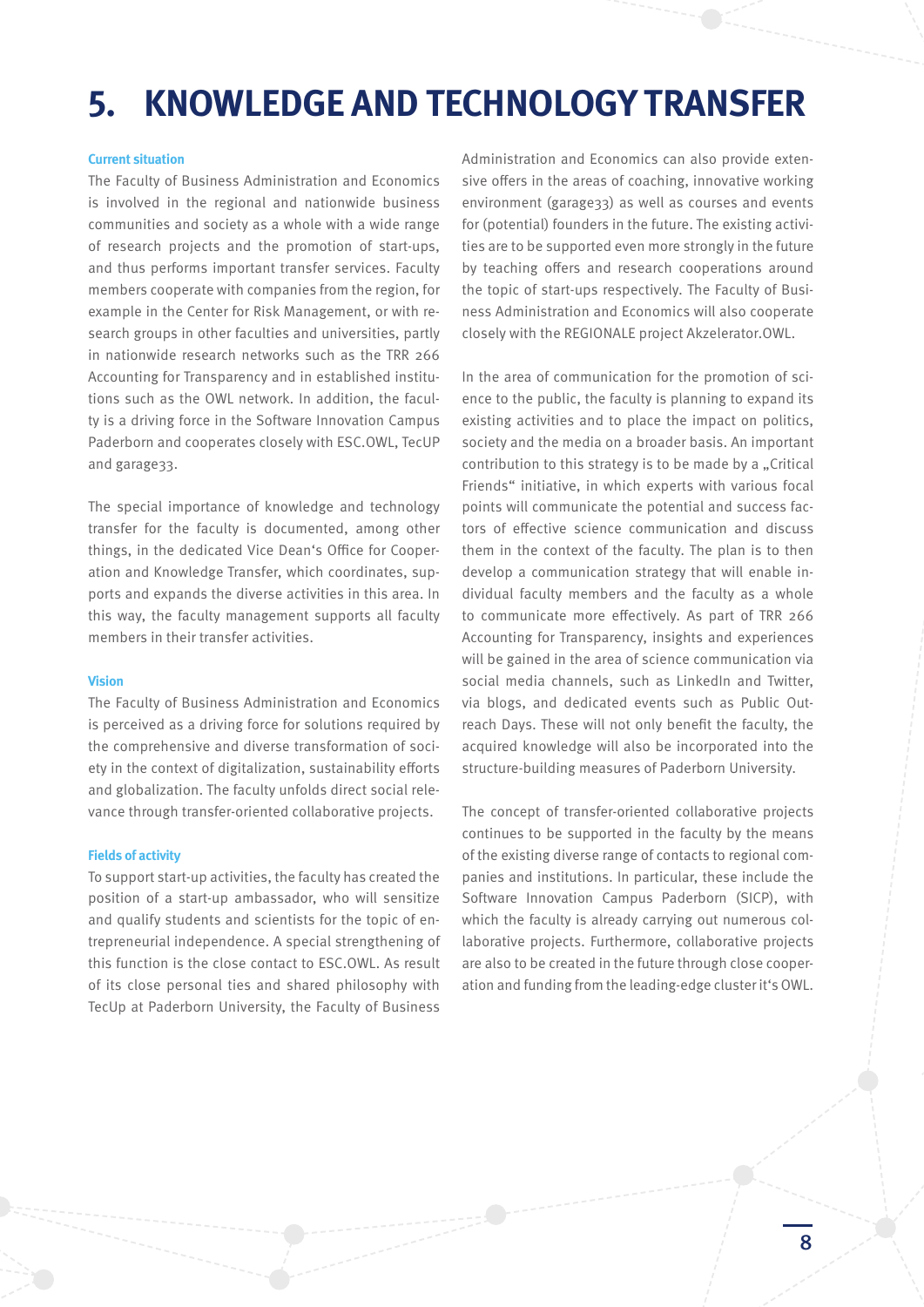### **6. INTERNATIONALIZATION**

### **Current situation**

The Faculty of Business Administration and Economics bundles its extensive internationalization activities organizationally in the Internationalization Center, which is headed by a professorial internationalization officer. The functional cornerstones of internationalization include a large international cooperation network partnering with nearly 70 universities in Europe and America and as well as a strong Asian focus. The latter includes, in particular, the extraordinarily successful Asian Studies in Business and Economics (ASBE) program, the International Students Forum (ISF), summer schools, and programs for short-term stays and faculty mobility. Under the ERASMUS+ program, the faculty utilizes numerous European collaborations to facilitate international exchanges of faculty and administrators. The exchange of visiting scholars is a special concern of the faculty. To this end, it maintains a long-standing dedicated Visiting Scholars Program, which has supported approximately 300 guests from 32 countries since 2012. The faculty offers a variety of ways to gain internationalization experience even without a stay abroad. On the one hand, it uses the possibilities of digital formats, on the other hand, the faculty has three specifically internationally oriented study programs with a high proportion of foreign languages: B. Sc. International Business Studies, M. Sc. International Business Studies and M. Sc. International Economics and Management.

### **Vision**

The Faculty of Business Administration and Economics is an internationally open and committed faculty that promotes the international mobility of its students, staff, teachers and researchers and is attractive for visiting students and scientists from all over the world. In this way, it contributes to professional and cultural international exchange. The faculty attaches great importance to enabling all of its own students to study abroad as an integral part of their academic education and to laying an important foundation for scientific exchange and research collaboration through a strong network of international collaborations and programs.

### **Fields of activity**

The maintenance and expansion of the global study and research network of the faculty is a central measure to strengthen internationalization. The activities are coordinated in the Faculty's Internationalization Center,

which is to be further expanded. The focus is on the one hand on the centralized handling of internationalization processes to increase the quantity and quality of mobility and on the other hand on the acquisition of information regarding exchange relationships, course offerings and research activities that underpin the strategic development of the internationalization activities of the faculties as a whole. In addition, the Internationalization Center bundles information for all status groups of the faculties and thereby provide information about new mobility offers as well as funding opportunities in order to promote activities in the acquisition of third-party funding, prizes and fellowships from international organizations.

As the recruitment of visiting scholars continues to be an important instrument of internationalization for both research and teaching, a visiting scholar program will continue to be available for programmatic and financial support. The aim is to attract international scientists not only for physical classes but also for hybrid and digital courses in order to exploit the potential of digitization and to sustainably shape international collaborations. This variety of collaboration formats should also be used in the various research colloquia of the faculty as well as in the collaboration in research projects.

The international orientation of the faculty's study programs is subject to a systemic review as part of the faculty processes for reaccreditation of the study programs. In addition, the faculty continues to develop its existing foreign language offerings for students in all of the faculty's degree programs to build language competencies and promote international mobility. To further facilitate international mobility and the implementation of semesters abroad, the faculty plans to improve and simplify the processes for initiating and handling exchange and credit transfer processes. Finally, the potentials in the area of hybrid and digital teaching are to be used in a targeted manner to further profile the international orientation of the courses offered in the faculty's degree programs. Exchange students should continue to attend courses together with local students. The joint study of local students, exchange students and international program students promotes the international acquisition of competencies and increases the willingness for international mobility.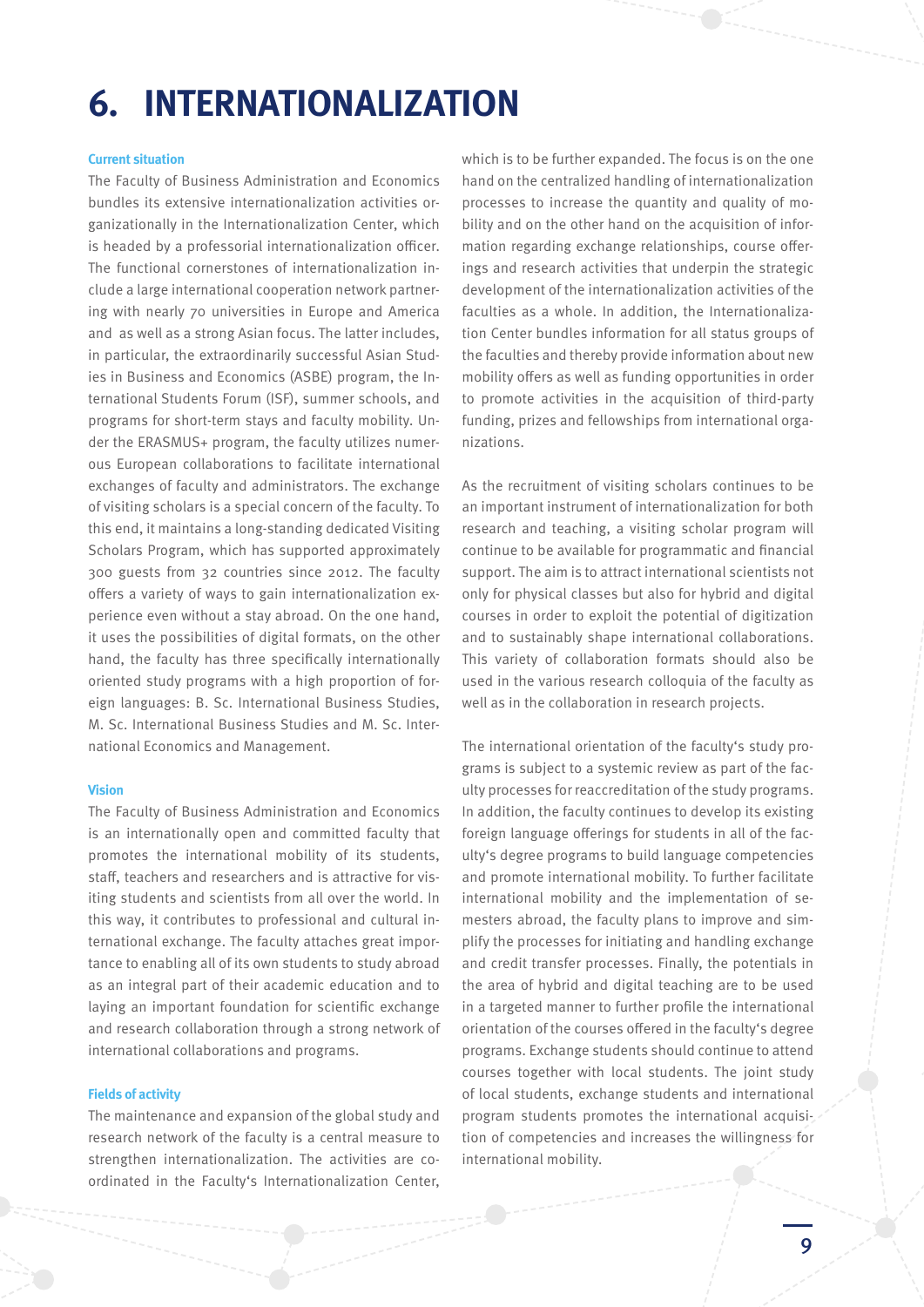The faculty already offers a wide range of internationally oriented courses. Therefore, their profiling, deepening specialisation and further opening are in the foreground.

In the future, the support and motivation of employees to acquire intercultural competencies will be provided

by a central information service of the Faculty's Internationalization Center. Furthermore, the scientific employees are supported by career-specific information of the Graduate Center of the Faculty as well as the Jenny Aloni Center for Early-Career Researchers of Paderborn University.

### **7. EQUALITY AND COMPATABILITY OF FAMILY AND CAREER**

### **Current situation**

Equality as well as compatibility of family and career is an important concern for the Faculty of Business Administration and Economics and is therefore already supported in an institutionalized way with various instruments. The faculty has developed and published a comprehensive equality plan, committing itself to equality and providing transparent information about adequate means. This includes, among other things, a qualification program for junior female scientists. At the faculty, the Equal Opportunity Officer and her representative are continuously involved in all questions of equality, e.g. by participating in meetings of the Faculty Council, by consulting in appointment and hiring procedures, and by participating in the Audit Family-Friendly University. The faculty bundles its information on equality in the faculty and at Paderborn University for all status groups in a web portal.

### **Vision**

The faculty understands equality as well as the compatibility of family and career as a logical consequence of mutual respect and appreciation and thus as an important factor in its culture and employment environment. It supports all faculty members by providing information about current developments, measures and support programs in this area and shapes equality as well as the compatibility of family and career sustainably with an institutionalization of processes and programs.

#### **Fields of activity**

The qualification program for young female scientists is to be continued in order to promote the development of research personalities among young female scientists. The Faculty of Business Administration and Economics thus pursues the goal of motivating and equipping female scientists to remain in academia, thereby increasing the proportion of women at all academic career levels.

The possibility of flexible working hours is an important component to enable the compatibility of family and career. The faculty supports agreements on mobile work/ home office as well as the adaptation of working hours to individual life situations.

Based on the framework plan for equality at Paderborn University, the faculty continues to regularly prepare equality plans with measures to increase the proportion of women and to improve family friendliness and work-life balance. In close and continuous cooperation with the Equal Opportunity Officer and her representative, the Dean's Office develops and manages measures to achieve the target agreements of the Presidential Board with the faculties to increase the proportion of women in science and to consider gender aspects in specific accreditation procedures.

The Dean's Office will continue to maintain and expand a web-based information portal in order to provide continuous and up-to-date information about opportunities for gender research and the integration of gender equality aspects in teaching. The portal should also provide information about the possibilities of women's involvement in the committees of the faculty and Paderborn University. At the same time, the high burden of work for women in committees is to be reduced in the long term by increasing the proportion of women in all status groups.

The dean's office is responsible for the management, evaluation and controlling of processes and measures relating to equality and the compatibility of family and career. This has resulted in the establishment of an associate dean's office for communication and processes, which ensures implementation for the entire faculty.